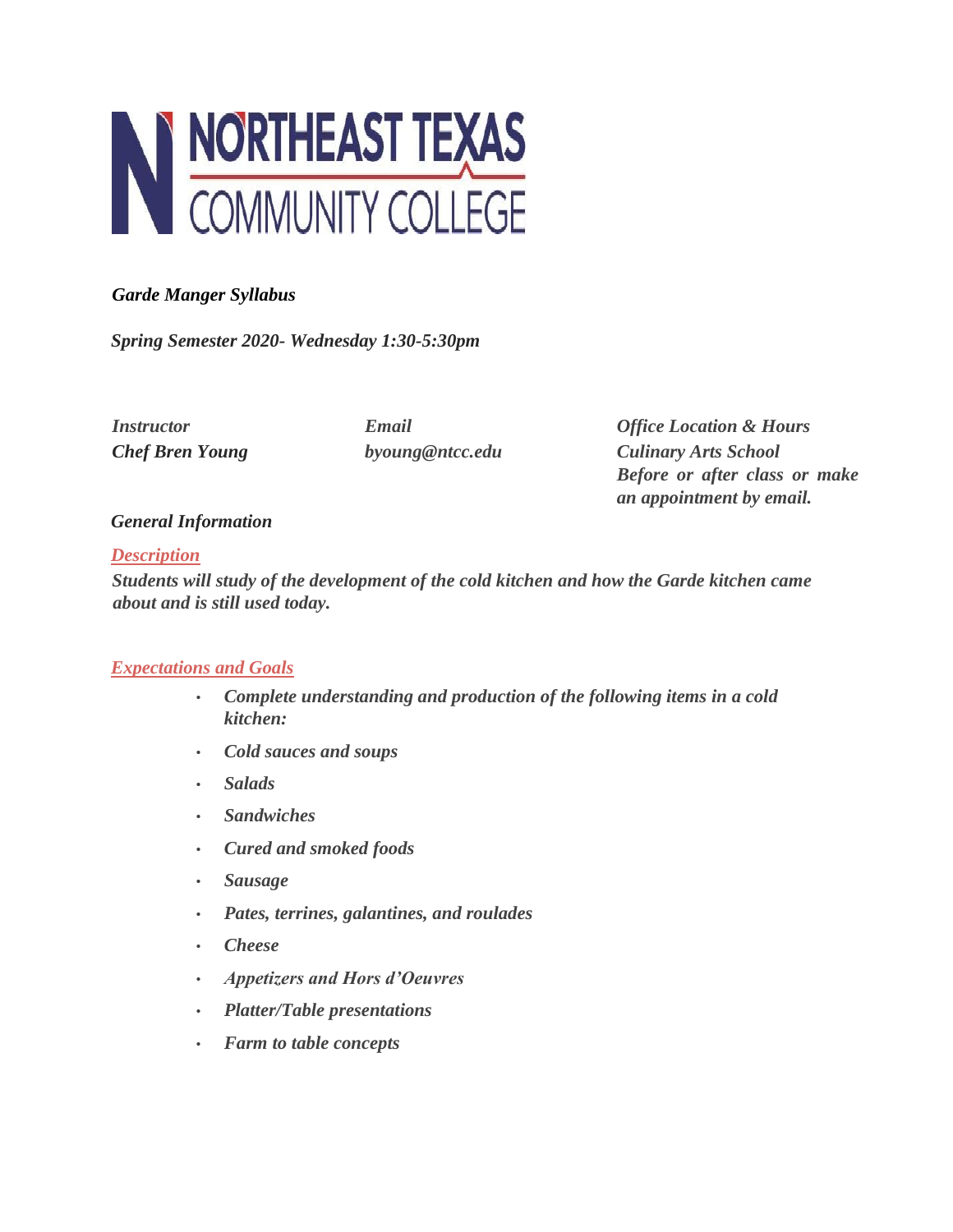#### *Course Materials :*

#### *Required Materials*

*Dress Code for all Culinary Department Classes – please arrive in class in uniform. No students will be permitted in the lab/class without proper uniform. Any missing item will result in loss of uniform points. No exceptions!*

#### *Uniform is as follows:*

- *CLEAN Chef Coat*
- *CLEAN Chef checkered black and white Pants*
- *CLEAN Chef Hat & non-slip Shoes*
- *Equipment Needed for this class:*
- *Knife Kit, Notebook, Pens/Pencils, Sheet Protectors, Spiral/Tablet, notecards, sharpie and a thermometer*

#### *Required Text*

# *Textbook: Garde Manger: The Art and Craft of the Cold Kitchen 4th edition ISBN: 10: 0470587806*

**Course Description:** A study of cold foods and garnishes. Emphasis on design, techniques, and display of fine foods.

**End-of Course Outcomes**: Identify tools and equipment common to the Garde Manger Station; develop fundamental skills in preparation of forcemeats; demonstrate basic skills in charcuterie and aspic development; and demonstrate cold food techniques for presentation.

## *Grading:*

*Quizzes: 20% Homework: 20% Daily Grade/Attendance: 20% Exams: 20% Projects: 20%*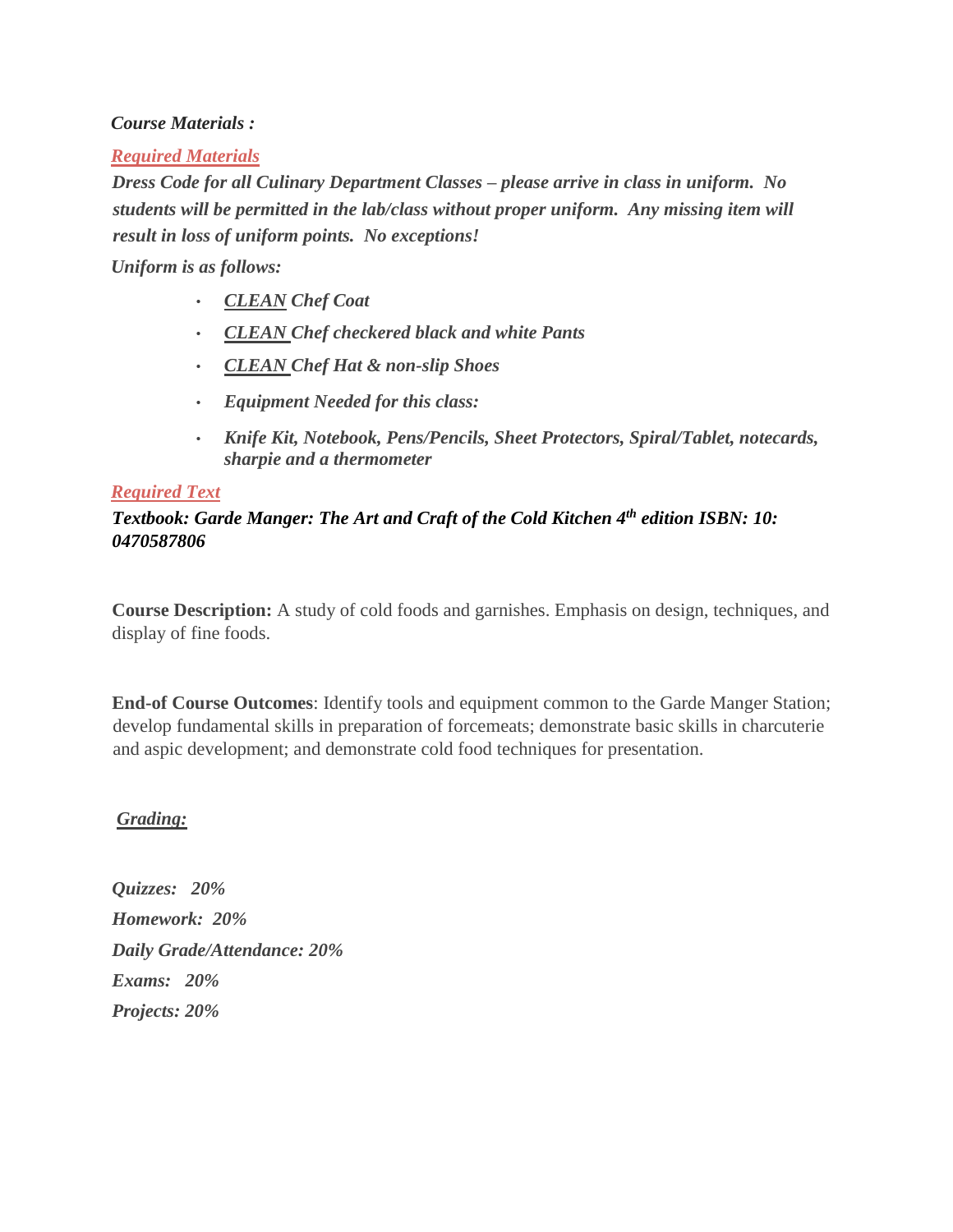| 90-100     | $\bm{A}$         |
|------------|------------------|
| 80-89      | $\boldsymbol{B}$ |
| 70-79      | $\mathcal{C}$    |
| 60-69      | $\boldsymbol{D}$ |
| 59 & below | F                |

*The grading scale below will be used to determine your final grade.* 

*Quizzes and Homework: There will be written and oral quizzes and homework throughout the semester. These will be announced and unannounced. Part of your participation grade will be on your ability to arrive on time to class and in full uniform each day. It is your duty to see that your uniform is wrinkle free and without stains, you will be sent home if you arrive in a dirty uniform with a zero for the day.* 

*Practical: Students will be required to test their skills on their own during this (2) hands-on tests. THESE CAN NOT BE MADE UP. The practical goes with your written mid-term and written final for those respective grades.* 

# *Institutional/Course Policy:*

## *TARDINESS:*

*Class will start on time and tardiness will not be tolerated. Tardiness of (3) times equals one day absence in class, it will also count off in your daily/ attendance grade.* 

# *ATTENDANCE:*

*This is a hybrid course which means we only meet 16 times per semester. You are allowed 3 unexcused absences- more than 3 and you automatically fail the course! Attendance is necessary in this class. You must make every effort to be present and on time to every class. An absence will be excused if you can document illness, major catastrophe, and a death in the family, or an excused NTCC activity. You must inform the instructor BEFORE the scheduled class period if you believe an absence should be excused. The student is responsible for obtaining any classroom assignments, turning in homework or notes given during his/her absence.* 

## *PORTFOLIOS:*

*Comprehensive notebooks are to be kept throughout the semester with recipes and pictures of dishes.. This notebook is for you, it will contain everything you learn in this class and will be a valuable tool for you to have in the future.*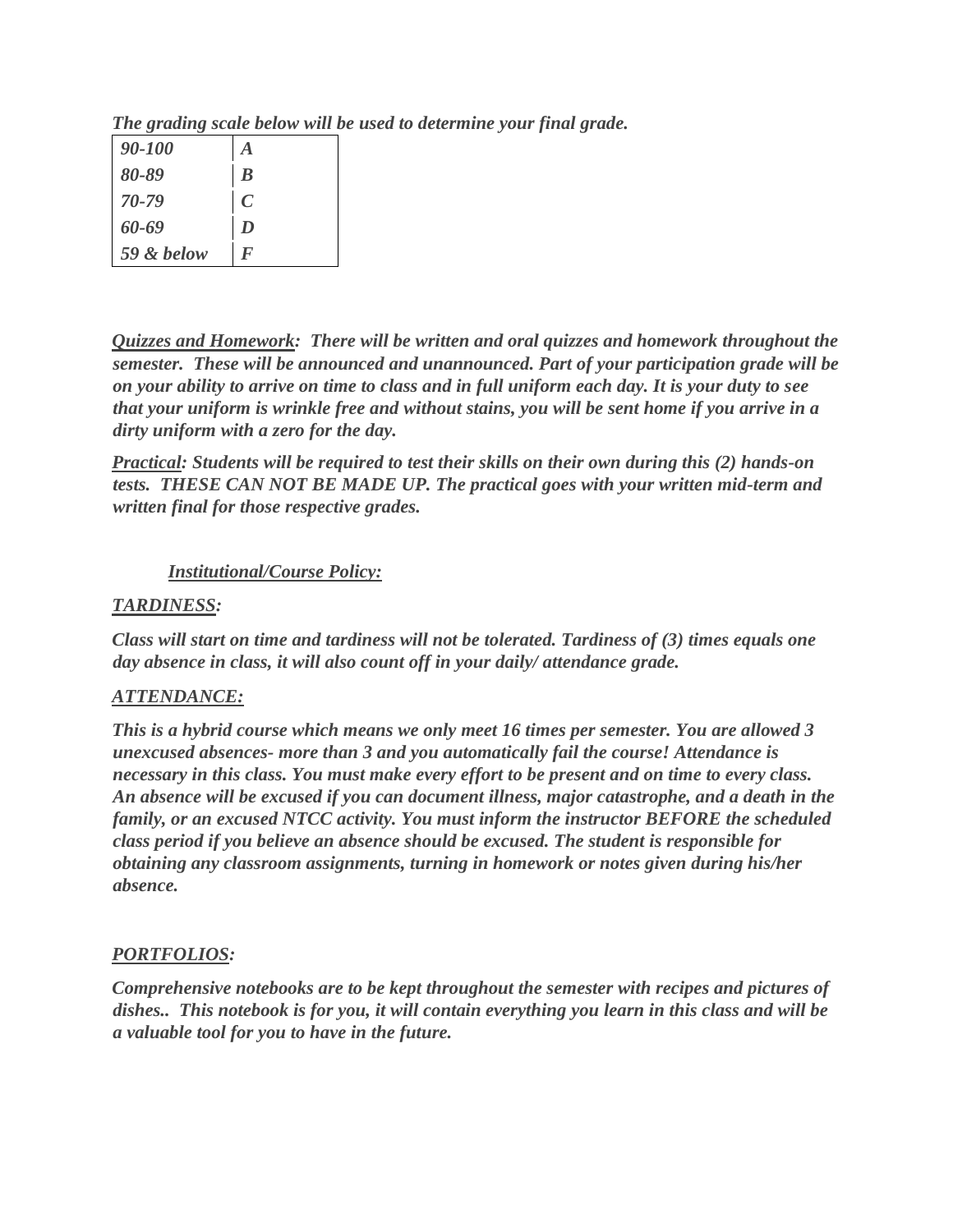- *Each student will keep an extensive notebook for this class to be turned in during class the week of Friends & Family*
- *No late notebooks will be accepted, failure to turn in notebook will result in a grade of ZERO.*
- *Notebook is to include:*
- *Title Page (Your Name & Class Name)*
- *Class Notes (typed or neatly hand written)*
- *All recipes and pictures (CLEAN!) with notes taken in respective chapter and pictures should be opposite the recipe*
- *All Class Handouts & homework assignments*
- *All quizzes/tests*
- *All sections should be separated & labeled according to Chapters*

# *Lab Clean-Up*

*All students are expected to participate in class/lab clean up. You are responsible for your tools, dishes and area during production; once graded, you are expected to help out in the clean-up process.* 

- *All dishes/pots and pans/bowls/utensils will be washed, dried and stored properly.*
- *All equipment will be cleaned and wiped down with sanitizing solution.*
- *All small parts will be stored with their accompanying equipment (lid/blades with the processor, etc.)*
- *Floors will be thoroughly swept, trash bagged and removed to the outside bins, then mop. Trash, Mopping and refrigerator clean up will be final activity before class dismissal.*
- *Dirty towels will be placed in washing machine*
- *Failure to participate actively in clean-up will result in a zero-grade for the day.*
- *Our profession is one based on tradition and respect. Respect your instructor, your classmates, your kitchen and most of all, respect yourself.*

## *Lab etiquette:*

*In addition to having all recipes and equipment you will need to abide by the following kitchen policies:* 

- *The only jewelry allowed is your wedding ring (no facial piercings and only one small pair of stud ear-rings –male or female) may be worn*
- *Clean shaven faces only*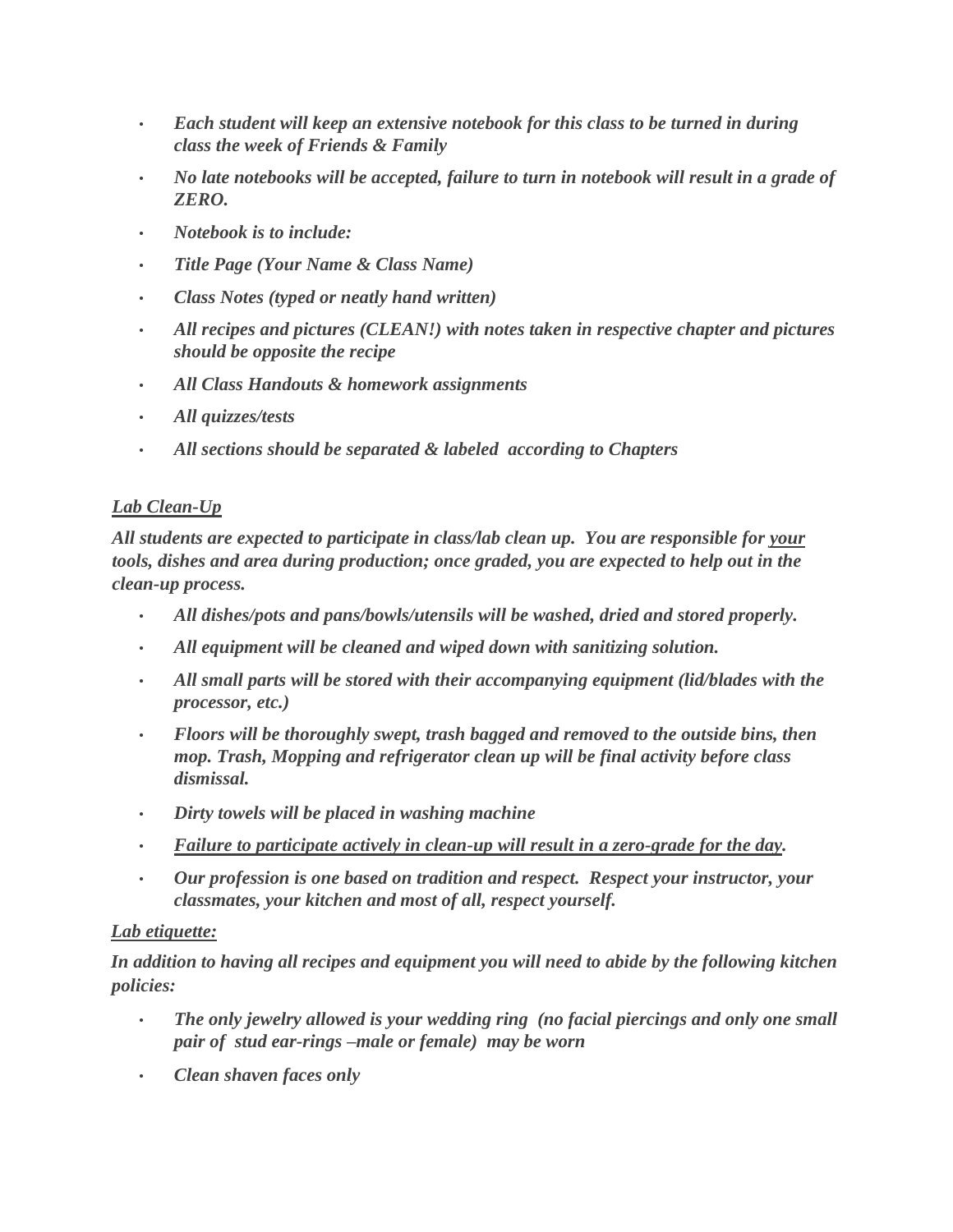- *Students hair must be restrained (no pieces hanging out in front or sides)*
- *No long or fake or painted finger nails*
- *Students top button must be buttoned in the kitchen*
- *Personal hygiene is a must! We work in small spaces.*
- *Proper shoes must be worn in the kitchen with socks.*

*\*\*\*.When you enter the kitchen each time you will have jacket buttoned, hairnet or hat in place, if you have ANY facial hair you will wear a beard net, you should not have to reminded to put on a hat or beard net. ALWAYS wash your hands upon entering the kitchen and be fully prepared for the day . Any student not in compliance with kitchen rules and or not ready for class will get one warning to go and correct the situation (if it can be correctly right then it should be) and if not corrected the student will be asked politely to leave the kitchen. Please be advised that this action will result in zeros for the day that CAN NOT be made up.* 

*You will find an NTCC Student Resources tab at the top of the Blackboard Homepage. Please take time to look through what support and help is offered for Academic and Student services.*

*NTCC Academic Honesty/Ethics Statement:*

*Students are expected to complete course work in an honest manner, using their intellects and resources designated as allowable by the course instructor. The college expects all students to engage in academic pursuits in a manner that is beyond reproach. Students are expected to maintain complete honesty and integrity in their academic pursuit. Students are responsible for addressing questions about allowable resources with the course instructor. Academic dishonesty suchascheating,plagiarism,andcollusionisunacceptableandmay resultindisciplinaryaction. Refer to the student handbook for more information on this subject. NTCC upholds the highest standards of academic integrity. This course will follow the NTCC Academic Honesty and Academic Ethics policies stated in the Student Handbook. Refer to the student handbook for more information on these subjects.*

#### *ADA Statement:*

*It is the policy of NTCC to provide reasonable accommodations for qualified individuals who are students with disabilities. This College will adhere to all applicable federal, state, and local laws, regulations, and guidelines with respect to providing reasonable accommodations as required to afford equal educational opportunity. It is the student's responsibility to request accommodations. An appointment can be made with the Academic Advisor/Coordinator of Special Populations located in Student Services and can be reached at 903-434-8264. For more information and to obtain a copy of the Request for Accommodations, please refer to the NTCC website - Special Populations.*

*Family Educational Rights and Privacy Act (FERPA):*

*The Family Educational Rights and Privacy Act (FERPA) is a federal law that protects the privacy of student education records. The law applies to all schools that receive funds under an applicable program of the U.S. Department of Education. FERPA gives parents certain rights with respect to their children's educational records. These rights transfer to the student when he or she attends a school beyond the high school level. Students to whom the rights have transferred are considered "eligible students." In essence, a parent has no legal right to obtain information concerning the child's college records without the written consent of the student. In compliance with FERPA, information classified as "directory information" may be released to the general public without the written consent of the student unless the student makes a request in writing. Directory information is*